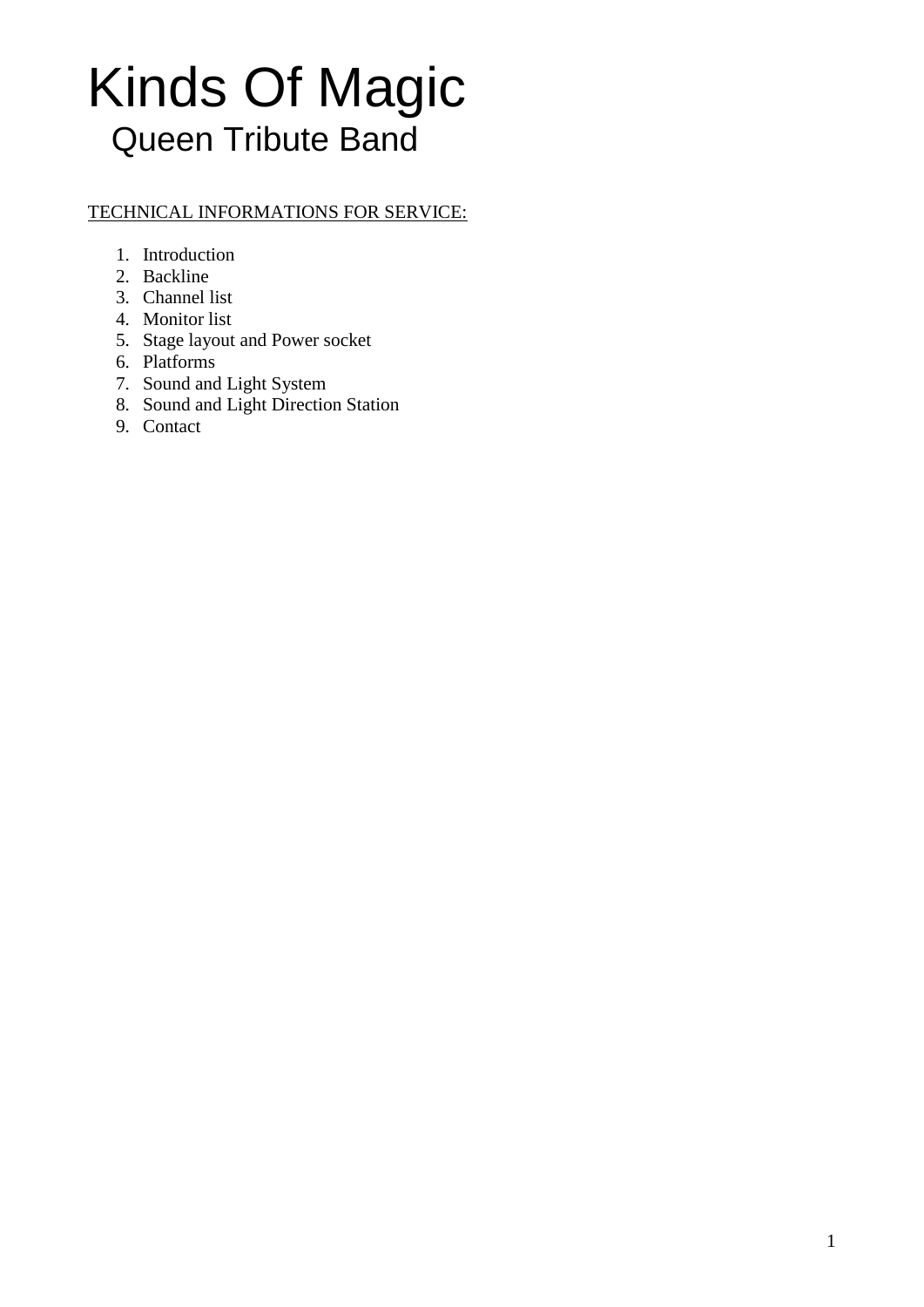# **TECHNICAL INFORMATIONS FOR SERVICES:**

### 1. Introduction.

The following is the list of Kinds of Magic band members:

- Marco Caberlon Lead vocalist Sennheiser EW100 G3
- Alessandro Percelsi Lead Guitar, backing vocals
- Mauro Percelsi Bass Guitar and backing vocals
- Elfo Chiarenza Piano and Keyboard, backing vocals
- Daniele Croce Drums
- Francesca Procopio, Valentina Procopio, Luca Procopio backing vocals

Usually one guy more is providing assistance to the band as technical support (on stage and to support local audio/light service). The name can change event by event.

### 2. Backline

Kinds of Magic can bring all their amps&instrument backline. However, when the event is very far from we are based (Turin – Italy), of course if your organization could kindly provide some backline such as a good quality full drum classic kit (kick – hit-hat – snare – two tom toms – floor tom – two crash and one ride, right hand layout), bass amps and keyboards, this could save room for us and save some of the cost of our transportation. In this case, please contact us to agree what could be provided.

The accessories like XLR cables, D.I, microphones stands, and mics for drums, amplifiers, backing vocals, monitors, will be supplied by the organization service.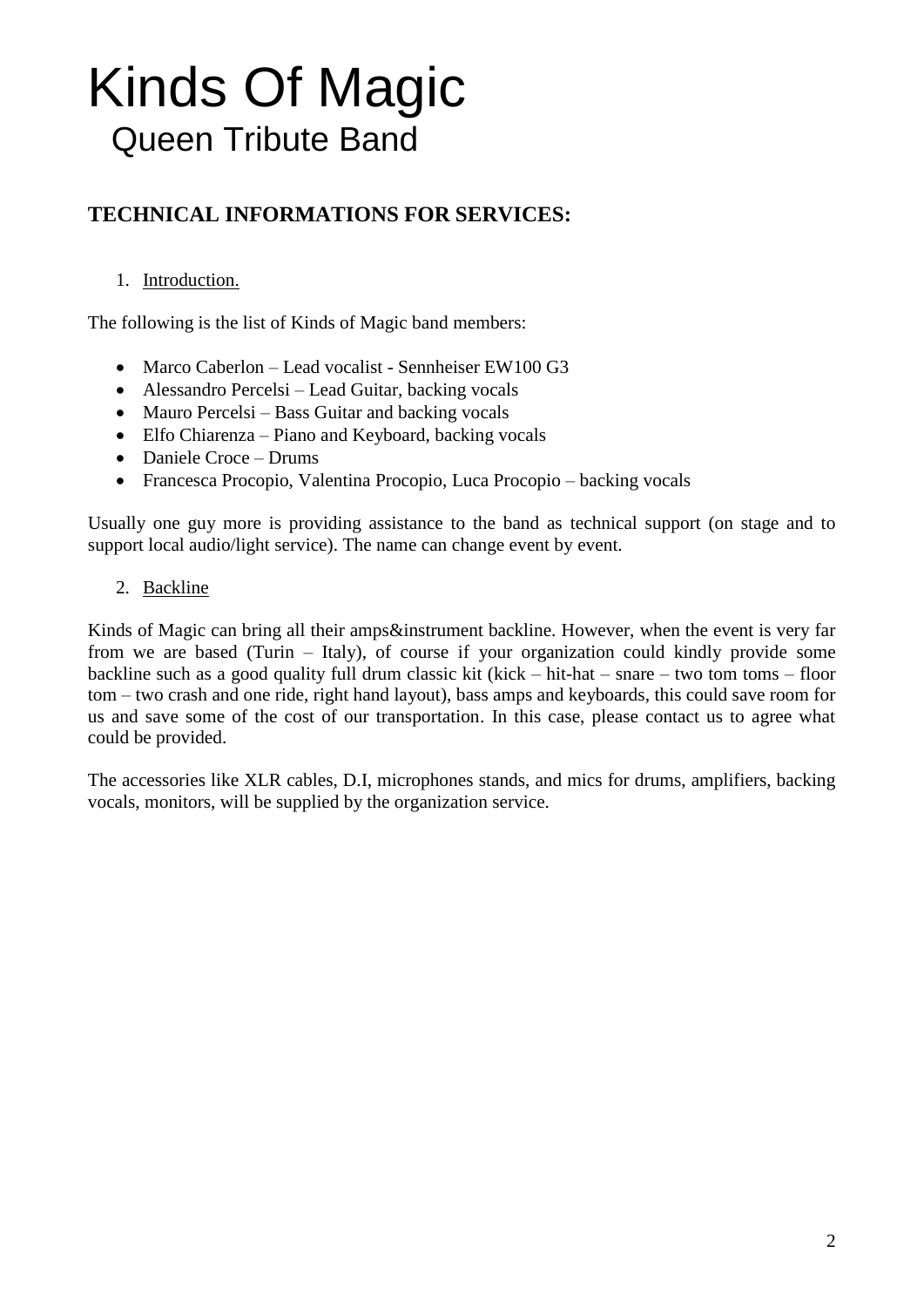#### 3. Channel list:

|                | <b>CH.NAME</b>              | <b>MIC. TYPE</b>        | <b>INSERT</b>       | <b>PROVIDED BY</b> |
|----------------|-----------------------------|-------------------------|---------------------|--------------------|
| $\mathbf{1}$   | Kick                        | AKG D112                | Compressor / Gate   | $\ast$             |
| $\overline{2}$ | Snare UP                    | Shure SM57              | Reverb              | $\ast$             |
| 3              | Hi hat                      | AKG C451                |                     | $\ast$             |
| 4              | Tom 1                       | Sennheiser e604         | Gate                | $\ast$             |
| 5              | Tom 2                       | Sennheiser e604         | Gate                | $\ast$             |
| 6              | Floor tom                   | Sennheiser e604         | Gate                | $\ast$             |
| 7              | Over head L                 | AKG C451                |                     | $\ast$             |
| 8              | Over head R                 | AKG C451                |                     | $\ast$             |
| 9              | <b>Bass</b>                 | Balanced output onboard |                     | $\ast$             |
| 10             | Lead guitar                 | Shure SM57              |                     | $\ast$             |
| 11             | Acustic guitar              | DI box                  |                     | $\ast$             |
| 12             | Keyboard L                  | DI box                  |                     | $\ast$             |
| 13             | Keyboard R                  | DI box                  |                     | $\ast$             |
| 14             | Piano L                     | DI box                  |                     | $\ast$             |
| 15             | Piano R                     | DI box                  |                     | ∗                  |
| 16             | Bass vox                    | Shure SM58              | Compressor / Reverb | *                  |
| 17             | Lead vox                    | Sennheiser EW100 G3     | Compressor / Reverb | $**$               |
| 18             | Guitar vox                  | Shure SM58              | Compressor / Reverb | **                 |
| 19             | Keyboard vox                | Shure SM58              | Compressor / Reverb | $\ast$             |
| 20             | Backing vox 1               | Shure SM58              | Compressor / Reverb | $**$               |
| 21             | Backing vox 2               | Shure SM58              | Compressor / Reverb | **                 |
| 22<br>23       | Backing vox 3<br>Playback L | Shure SM58              | Compressor / Reverb | **                 |

Playback R

\* Provided by Service<br>\*\* Provided by Kinds C

Provided by Kinds Of Magic

#### 4. Monitor list:

- Bass stage monitor
- 2 Lead vox stage monitor<br>3 Lead guitar stage monitor
- Lead guitar stage monitor
- 4 Keyboard stage monitor<br>5 Drums stage monitor
- Drums stage monitor
- Backing vocals monitor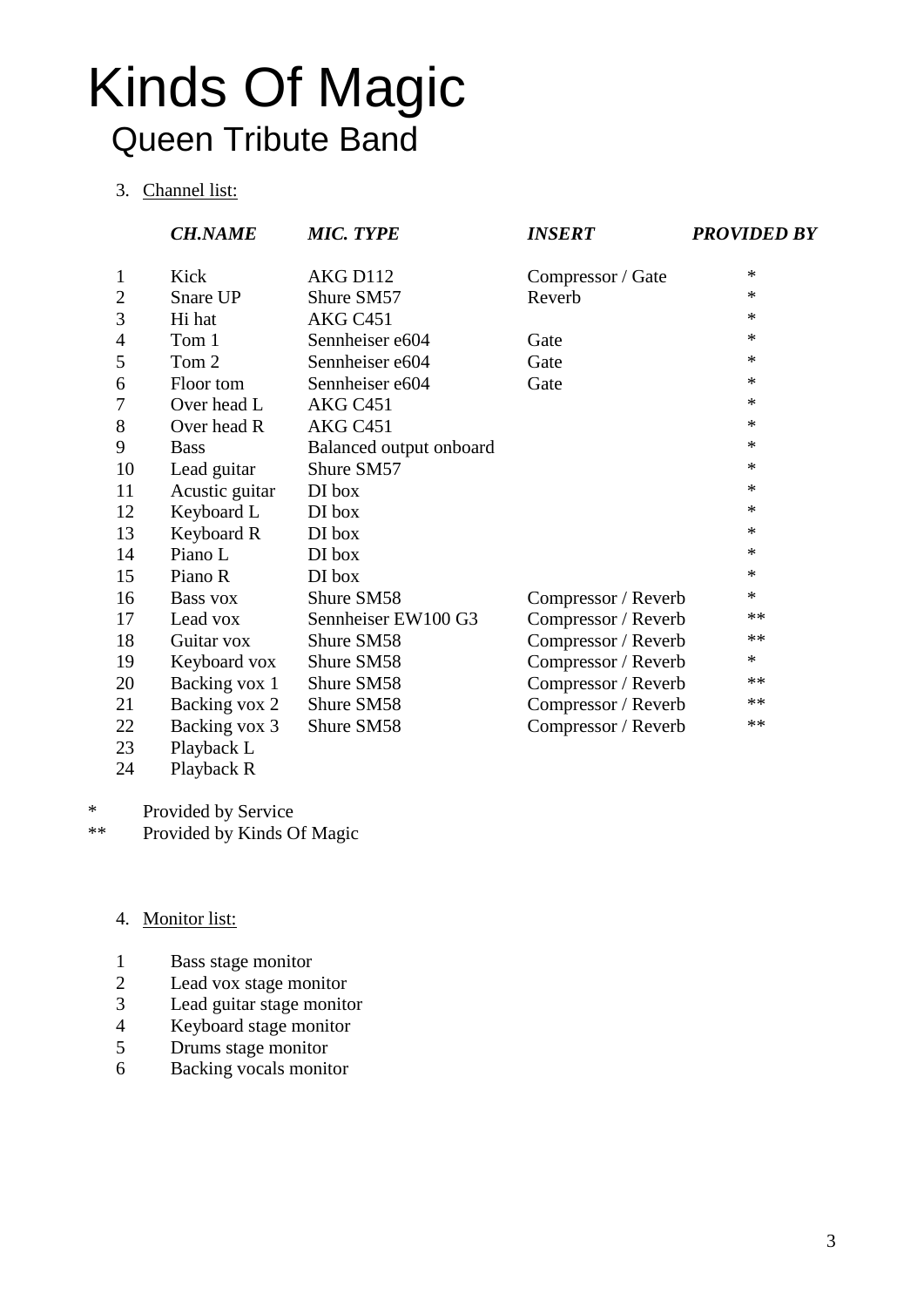5. Stage layout and power socket:

Usually Kinds of Magic band is placed on stage according to the following scheme. Power socket must be placed nearest the single musician amplifier / instrument, and near the voice mic for lead guitar.

For each station, 3 power socket (standard CEE7/4 "schuko" or CEI 23-16/VII) are required.

Alternatively or outside Italy, Kinds of Magic agree to use industrial socket according to the IEC 309.

Kinds of Magic technical staff can provide the adaptors cables from industrial socket to CEE7/4 or CEI 23-16/VII standard. In this case a confirmation is appreciated.



### 6. Platforms:

It is strongly suggested to raise drums with a 200x200x40 centimetres (WLH) platform. In case of high stages, also the keyboard station shall be raised. In this case the platform dimensions are the same of drums but lower in height.